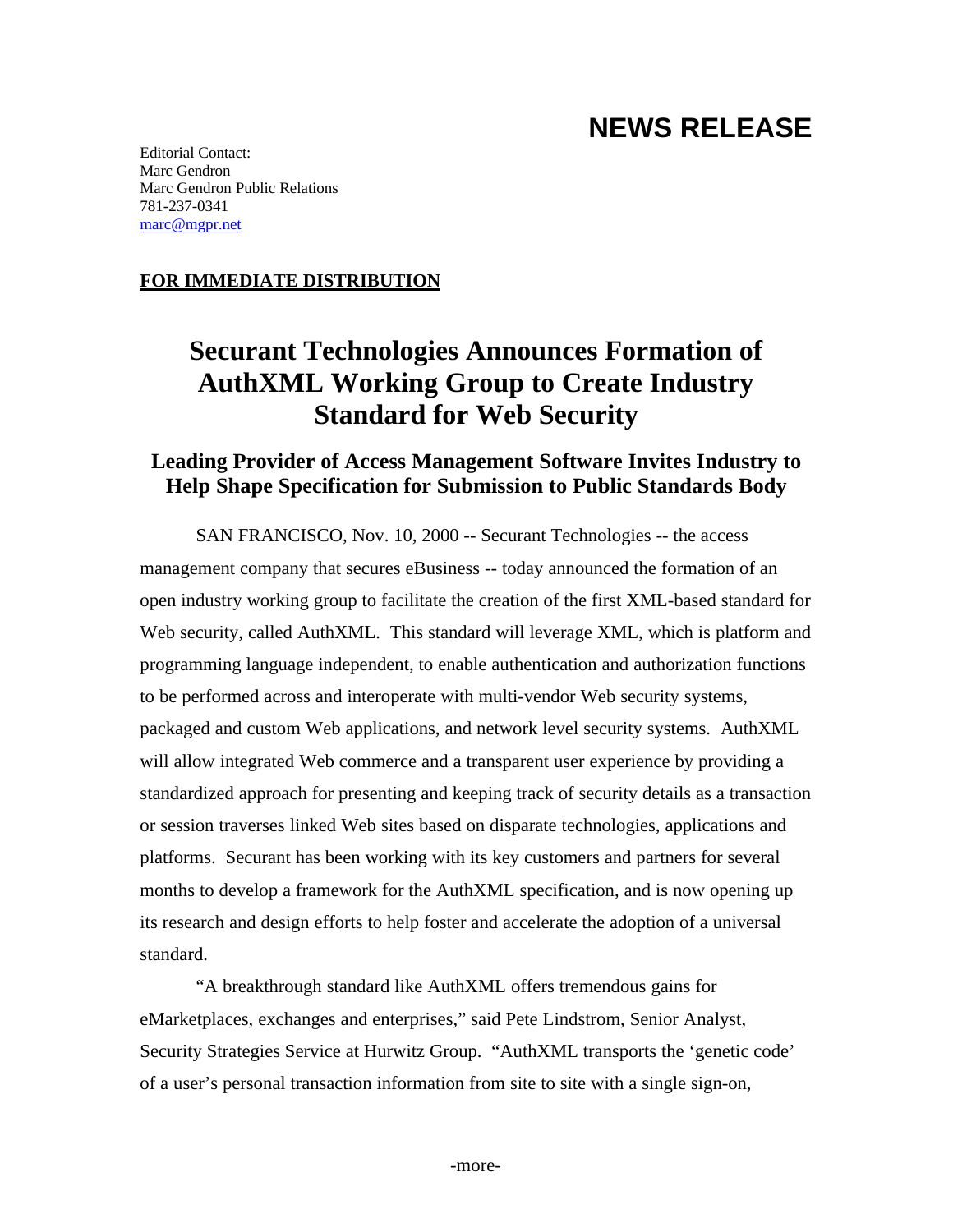creating opportunities for referrals and 'personal concierge' services while providing a singular user experience."

With this announcement Securant is extending an open invitation to the industry to join the AuthXML working group, help shape the design of the specification, and support its submission to the appropriate public standards organization later this year. Through this open invitation the company is working to build consensus within the industry, speed the adoption of a universal standard, and avert "quasi-standards" which will cause further confusion in this already fragmented market. More details and information on participating in the AuthXML working group are available at www.securant.com/authxml.

"As a strong proponent of industry standards, Securant is pleased to contribute the AuthXML specification as a well-researched starting point for the creation of an open approach to Web security. We are excited about working with our customers, partners and peers to jointly develop a successful standard," said Eric Olden, Chief Technology Officer, Securant Technologies. "AuthXML promises to streamline Web commerce transactions, improve security and provide new opportunities for creating trusted high value on-line relationships. By galvanizing around a non-proprietary standard, we as vendors will enable our customers to achieve faster time to market, greater flexibility and easier implementations of their eBusiness and eCommerce infrastructures."

#### **About Securant Technologies**

Securant Technologies, the access management company that secures eBusiness, is a leading developer of Internet security software that provides a secure infrastructure for controlling user access to Web-based resources including applications, content and transactions. The company's flagship product, ClearTrust SecureControl, uses business rules to centralize, unify and automate every facet of access management including user authentication, authorization, access control, single sign-on, delegated administration, application-level threat detection, policy assessment, and auditing. Securant customers include Merrill Lynch, Baker Street, Chase Hambrecht & Quist, Lehman Brothers, MarketFusion, Experian, Scientific Atlanta and Thomson Financial. The company's partners include Access 360, Baltimore Technologies, BEA Systems, Inc., Check Point Software Technologies, Entrust Technologies, Epicentric, Hewlett-Packard, IBM,